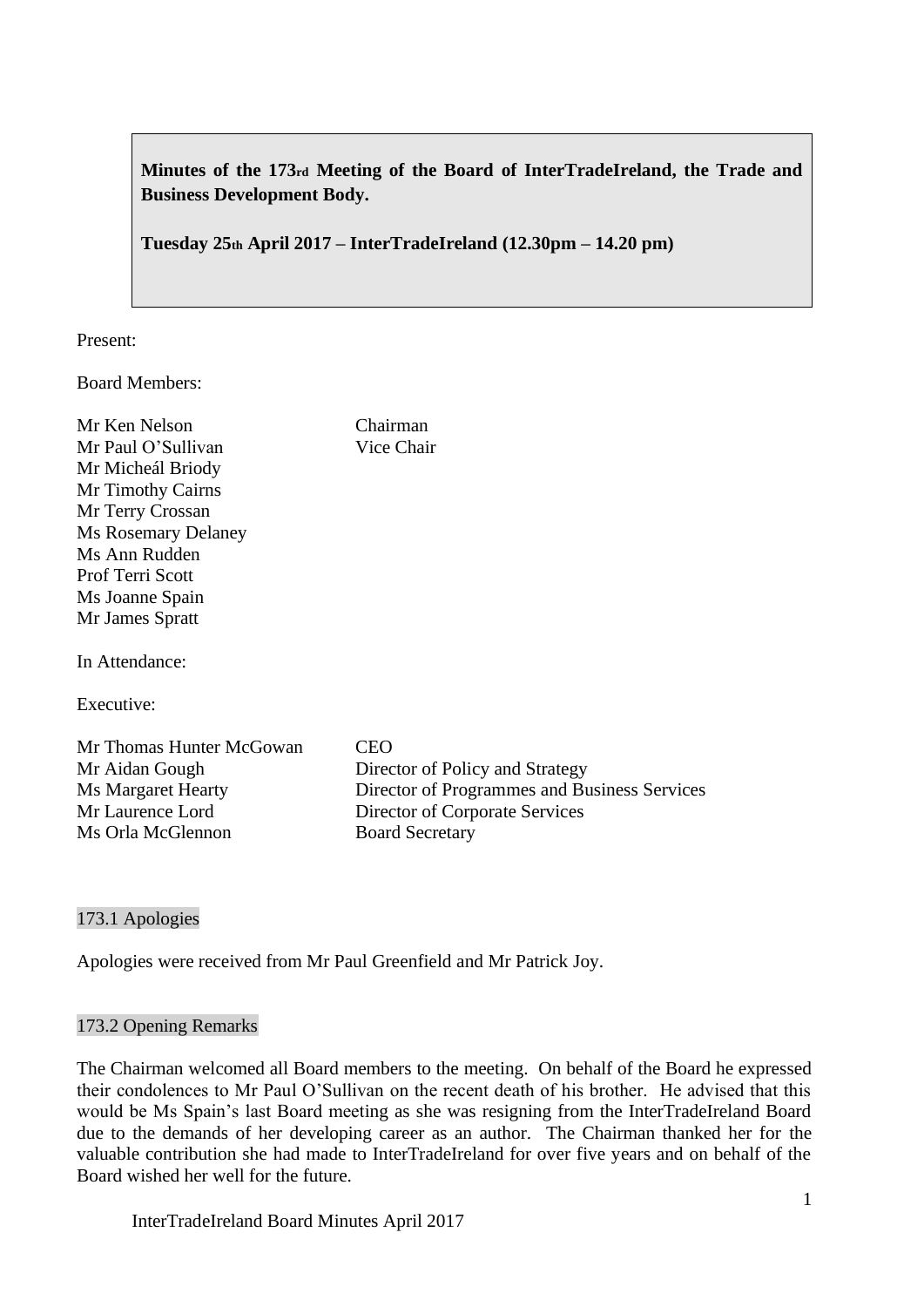## 173.3 Conflict of Interest

The Chairman asked members to declare any conflicts of interest relating to today's agenda. The Chairman declared a potential conflict of interest arising from his position as CEO of LEDCOM, which is a member organisation of Enterprise Northern Ireland and is involved in the delivery of the Co-Innovate programme.

No other conflicts were declared.

# 173.4 Authorisation of the 28th March 2017 Board Minutes

The minutes of the 28th March 2017 Board meeting were agreed as a true record of the meeting, approved by the Board and authorised by the Chairman.

# 173.5 Matters Arising

The Chairman advised that the draft itinerary for the 30th May meeting in Belfast had been circulated to Board members and it was noted that all were content with the proposed programme. The event will be held in the Innovation Factory, Belfast. The Board Secretary outlined the agenda for the day.

Mr Lord advised that the Audit and Risk Assurance Committee would review the Body's revised policy on the Acceptance of Outside Appointments which had been amended to reflect the advice from the Sponsoring Departments regarding the acceptance of outside appointments by InterTradeIreland employees on leaving office.

The Chairman reported on the visit by the Secretary of State on 29th March 2017 which he had hosted along with the CEO and members of the Senior Leadership team. Two of our client companies, Regen Waste and Viltra also attended and made presentations to the Secretary of State. A presentation was given on our Brexit activities and plans. The Chairman informed the Board that as requested at the last Board meeting he had written to the Secretary of State and the Permanent Secretary outlining the Board's position regarding budgets and the ability of the organisation to deliver its remit. The potential of securing support for additional Brexit activities had also been highlighted.

## 173.6 Chairman's Business

The Chairman advised that he and the CEO had recently attended an Inter-Agency meeting with the Chairs and CEOs of Enterprise Ireland, Invest Northern Ireland, the Secretary General of the Department of Enterprise, Jobs and Innovation (DJEI) and the Permanent Secretary of Department of the Economy. The meeting was chaired by Dr Orlaigh Quinn, Secretary General, Department of Jobs Enterprise and Innovation, who had highlighted the issue of InterTradeIreland's budgetary reductions to the Permanent Secretary.

The Chairman informed the Board that he had met with Derek McCallan, CEO of the Northern Ireland Local Government Association (NILGA) and although there was no opportunity for InterTradeIreland to sponsor the NILGA annual conference, Mr McCallan had advised that he would still welcome the presence of the Chairman and Senior Leadership team at the event.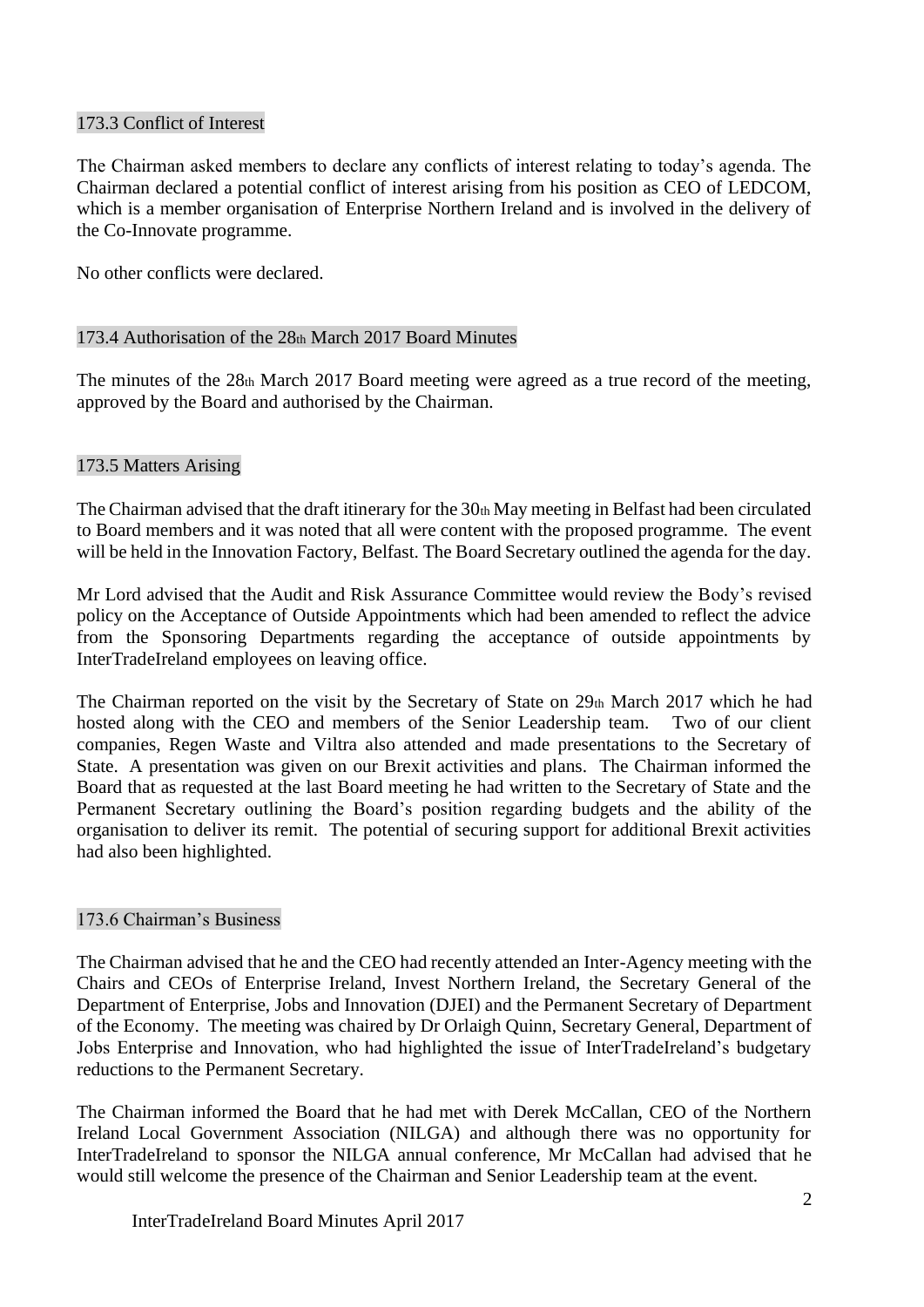The Chairman advised that he would be attending the CBI Northern Ireland Annual Dinner on behalf of the Board as a guest of Kernel Capital later in the week.

# 173.7 CEO Report

The CEO reported that as a result of the visit by the Secretary of State, Mr James Brokenshire on 29th March, InterTradeIreland had received extensive media coverage. A broad ranging discussion took place following the Brexit presentation and he had the opportunity to seek further funding to assist SMEs prepare for new trading relationships that emerge from Brexit negotiations.

The CEO advised that Minister Mary Mitchell O'Connor visited InterTradeIreland offices on Friday 31st March. Two companies gave excellent presentations on their experience of participating on an Acumen and Fusion programme. As a result of the visit, Minister O'Connor now has a greater understanding of the work of InterTradeIreland. The potential of additional funding from DJEI to the Body next year was also raised.

The CEO informed the Board that he had met with Sammy Wilson MP and Margaret Ritchie MP to update them on our activities and the supports we offer.

A meeting was also held with the Strategic Banking Corporation of Ireland and Bord Bia to discuss areas of collaboration around Brexit and the Funding for Growth programme. The CEO advised that he and Mr Grant Gilmore had attended a meeting with the CEO and Economic Development team at Lisburn and Castlereagh City Council to explore further collaboration including future Go-2-Tender initiatives.

The Board noted the CEO's report and the Chairman thanked Mr Hunter McGowan for his update.

# 173.08 Board Sub Committee Reports

## *Innovation Sub Committee Report*

Prof Scott reported back from the Innovation Sub Committee meeting held on 28th March 2017. The Committee considered thirteen new applications. Ten projects were approved, one project was deferred for further information and two projects were rejected.

The Board noted the decisions of the Innovation Sub Committee and the Chairman thanked Prof Scott for her update.

# *Trade Sub Committee Report*

Ms Delaney reported back from the Trade Sub Committee meeting held on 28th March 2017. She advised that the Committee considered thirteen Acumen applications. Nine projects were approved, two projects were deferred - One application was referred to the Elevate programme and one project was rejected on grounds of potential displacement.

Ms Delaney informed the Board there were some interesting applications from food sector companies, specifically gluten free and additive free products.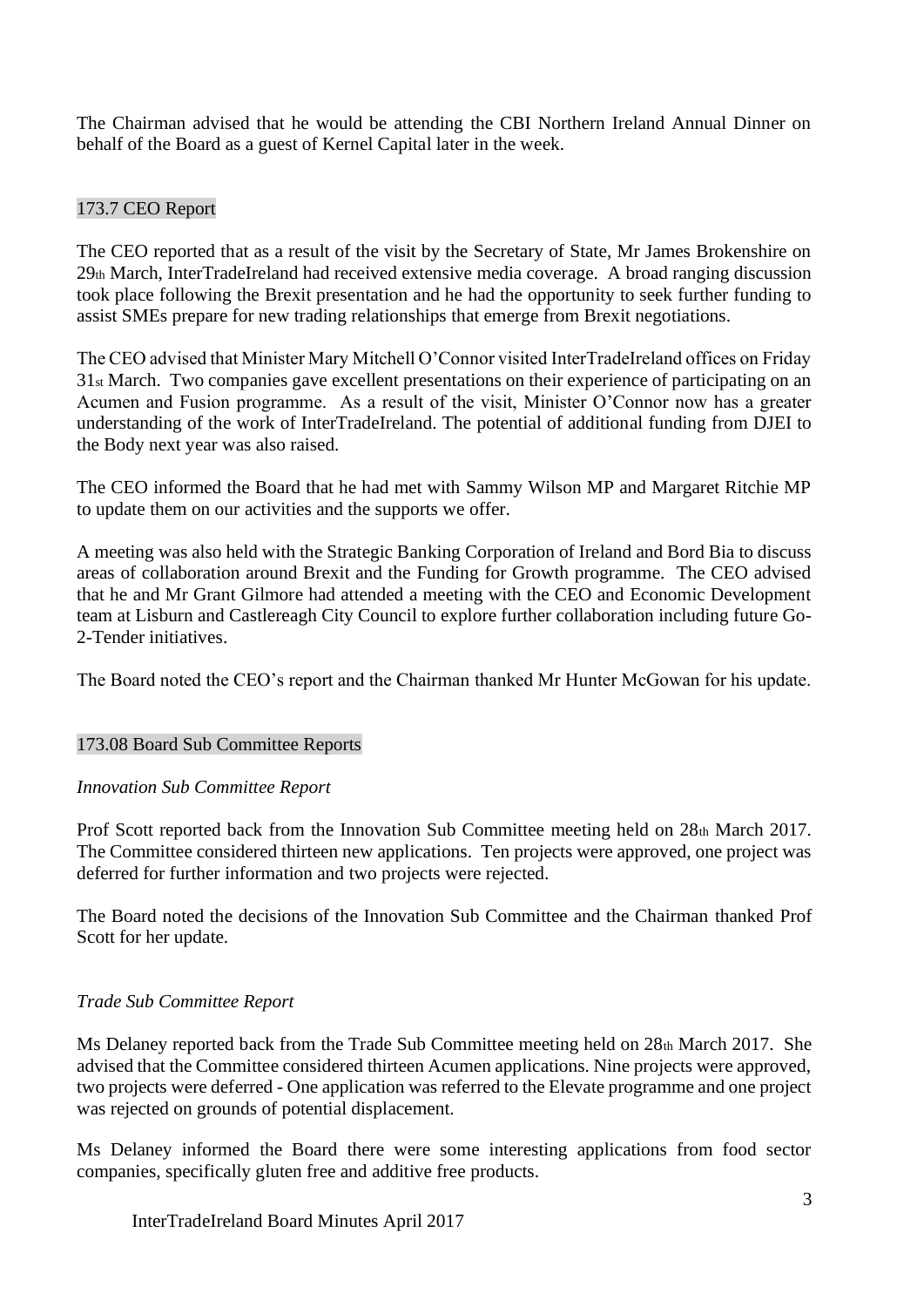The Chairman thanked Ms Delaney for her report.

## *Funding for Growth Programme*

Ms Gráinne Lennon, Operations Manager and Mr Gary Stokes, Deputy Operations Manager joined the Board meeting for this agenda item.

Ms Hearty introduced the findings of the pilot Funding for Growth programme evaluation. She advised that the InterTradeIreland research report – '*Access to Finance for Growth for SMEs on the island of Ireland'* in 2013 had highlighted an over reliance on short term funding sources and a lack of awareness of alternative/non-bank funding sources for business on the island. As a result, the team had introduced a pilot Funding for Growth programme which was launched in February 2015 and was delivered until December 2016.

Ms Lennon reported that the programme 9following a competitive tender process) was delivered by Grant Thornton with the InterTradeIreland Funding for Growth team and involved:

- 4 large Meet the Funder events;
- 23 Regional Workshops; and
- 40 Advisory Clinics

Ms Lennon advised that an independent evaluation of the Funding for Growth programme detailed the following programme outcomes and impacts:

- The programme has successfully raised awareness of existing and emerging sources of different sources of finance and 82% are now aware of new and alternative sources of funding that they were not previously aware of (including 67% of professional advisors);
- Two thirds of funders reported attendance at Meet the Funder and regional workshops had led to an increase in demand for their finance offerings; and
- 96% attendees reported on their satisfaction with the advisory clinics and one to one advice received.

Mr Stokes reported that some level of dissatisfaction with clinic advisors indicated the need to manage expectations going forward which would include an increased level of pre-screening and the importance of ensuring information is received on a timely basis.

Main recommendations from the evaluation included:

- Given the positive feedback and level of demand for the programme, a further phase was recommended;
- Need to further develop a funders section of the website;
- Need to ensure appropriate geographic spread for regional workshops;
- Less focus on bank finance and a greater emphasis on non-bank finance;
- Increase networking opportunities and
- More targeted recruitment of SMEs for both clinics and workshops.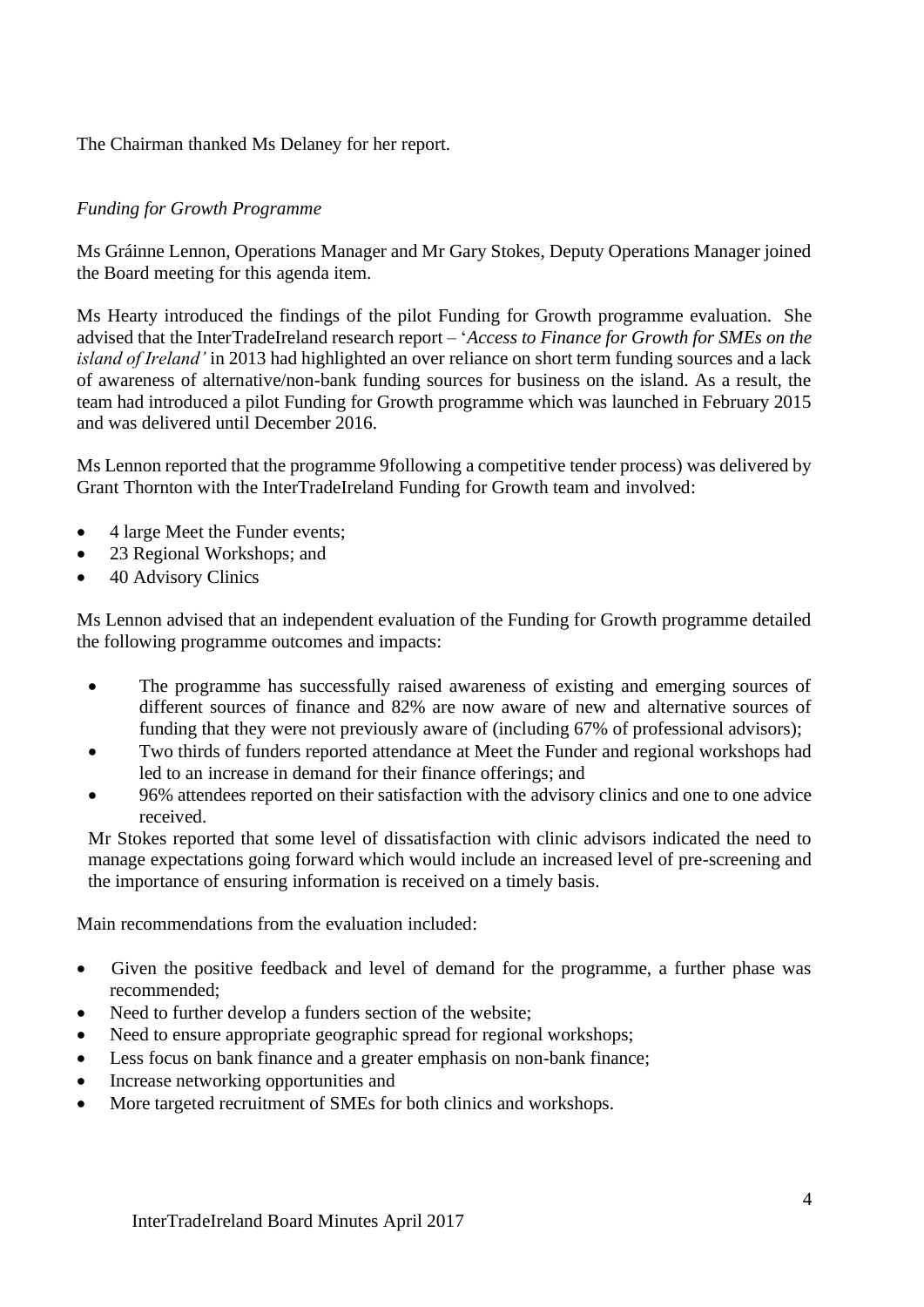Ms Lennon advised that the Funding for Growth Steering Committee met on 7th March 2017 to review the findings of the evaluation and approved the recommendations detailed in the report and endorsed the rolling out of a further two-year phase of the programme.

The Board discussed the proposed continuation of the programme. The importance of avoiding duplication with other agencies was highlighted. Ms Lennon advised that the initiative is overseen by a Steering Committee which includes representatives from Invest NI and Enterprise Ireland to avoid any potential duplication. The need for the Executive to better target companies for events and the importance of screening registrations for the various events was highlighted. Ms Lennon noted that this was planned for the new phase of the programme. Mr O'Sullivan reported that the evaluation reported that 82% of businesses were in agreement that attendance at the event/workshop had made them aware of potential funding options that they were previously not aware of whilst 67% of professional advisors agreed. This would indicate a real need for the initiative. The Board discussed the findings and it was agreed that more detail should be provided on the way any future programme would be rolled out and how its success would be measured.

The Chairman thanked Ms Lennon and Mr Stokes for their presentation.

## *Operations Directorate Progress and Activity Report*

Ms Hearty presented the Operations Directorate Progress and Activity Report. She informed the Board that at the end of Q1 2017, all programme budgets and targets are on track with a very healthy pipeline for all programmes. The Fusion programme is still in demand and it is hoped to divert some companies to the Co-Innovate programme when it commences. The demand for our programmes is due to increase as a result of Brexit. She advised that later in the meeting, the Executive would be seeking a variation to the contract for the Acumen Managing Agent, to extend their contract to the end of December 2017 due to the uncertainty regarding securing appropriate approval for the next phase of the initiative. She advised that an economic appraisal for the next phase of the Acumen programme and an independent evaluation of the previous programme is nearing completion and will be included in the papers for consideration at the next Board meeting.

Ms Hearty reported on a very positive meeting with Irish Water to outline our range of Public Tendering supports and how they could be utilised through their supplier engagement activity. She advised that the Body has continued to attend a range of outreach events. Brexit information will be incorporated into all InterTradeIreland external facing events.

The Chairman thanked Ms Hearty for her report.

# *Governance and Financial Matters*

Mr Lord presented the Governance and Financial Matters report. He asked the Board to note that the Body's overall funding situation for 2017 remains unresolved. He informed the Board that he would keep them updated.

Mr Lord thanked Ms Spain on behalf of himself, the CEO and Ms Quinn, the Finance Manager, for her valuable service to the Audit and Risk Assurance Committee over the years. He welcomed Mr Crossan as the new Chair of the Audit and Risk Assurance Committee.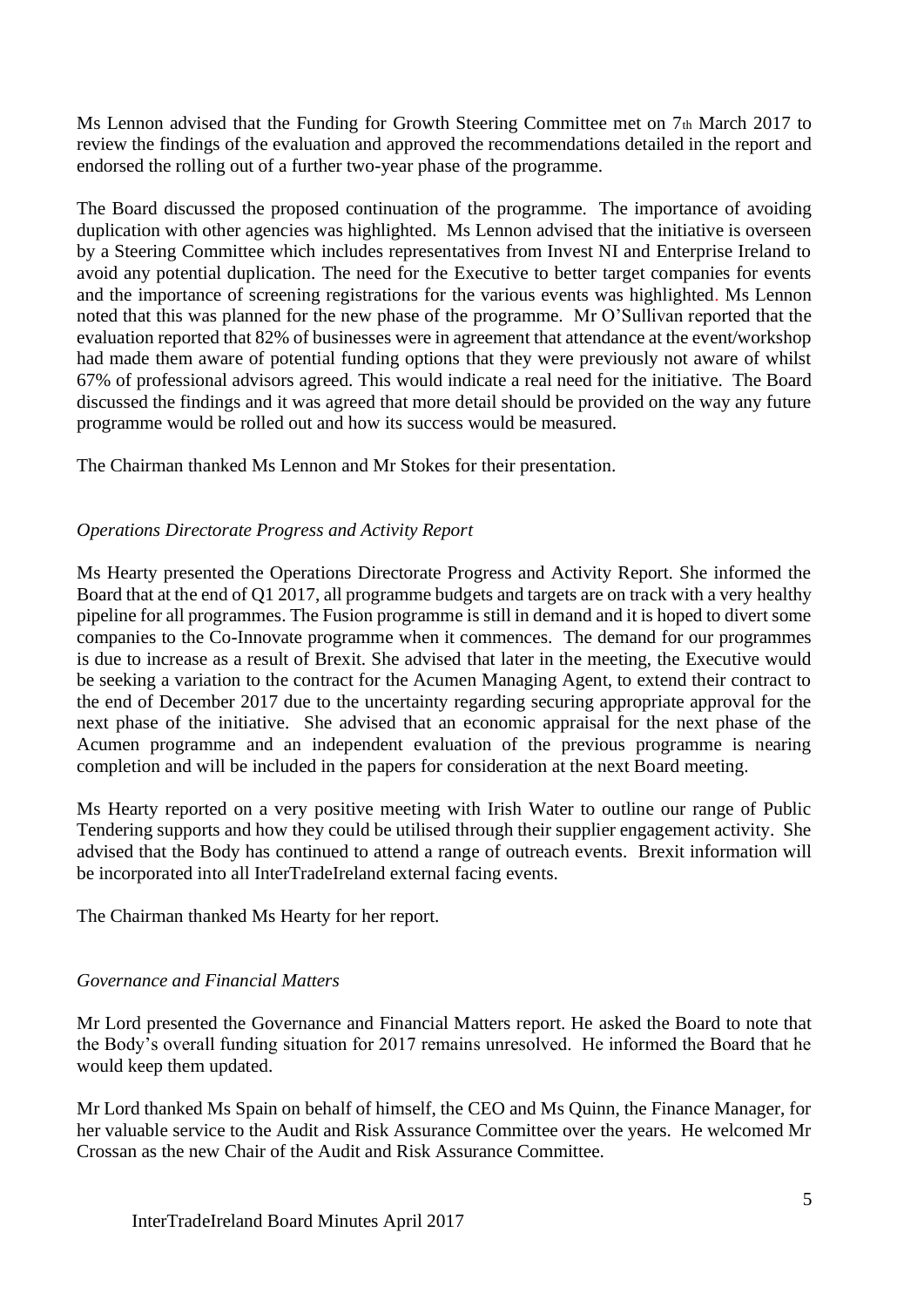The Chairman thanked Mr Lord for his report.

# *Tenders and Variations to Letters of Offer/Appointment*

Mr Lord advised that as discussed earlier in the meeting, there was one request to vary a letter of offer. Following a competitive tendering process, a Managing Agents for the Acumen programme was appointed on 1st July 2013 for a two-year period, with the option to extend for an additional two-year period. Following a review and satisfactory delivery of the contract to June 30th 2015, the contract period was extended for an additional two years to complete on 30th June 2017. During 2016, a mid-term review of the contractor's performance was undertaken and subsequently an economic appraisal for the next phase commenced following a competitive tender process. This Economic Appraisal is currently being finalised.

InterTradeIreland anticipate that upon completion of the Economic Appraisal there will be a delay in seeking approval for the next phase of the programme due to the absence of a Northern Ireland Executive following the March 2017 elections. As a result, the approval process for the economic appraisal will take longer than anticipated and will result in no procurement exercise being undertaken prior to completion of the current contract on 30 June 2017.

As the Acumen Programme is included within the InterTradeIreland Business Plan and a budget has been allocated to the recruitment of companies to participate, InterTradeIreland is seeking a variation to the current contract to extend the recruitment and management of companies under the contract to 31 December 2017.

Work will continue during this period to seek and obtain the necessary approvals for Phase 5 and the subsequent tendering process for the delivery of future services. The proposed variation to contract has been submitted and approved by CPD. The Board approved this request.

# *Communications Update*

Mr Lord presented the Communication Update. He reported on the extensive media coverage on the launch of the Seedcorn competition and Brexit activities. All metrics are currently on target with the exception of the InterTradeIreland website visitors.

The Chairman thanked Mr Lord for his update.

# *Horizon 2020 Update*

Ms Carrie Small joined the Board meeting for this agenda item.

Mr Gough advised that Horizon 2020 is the European Union's (EU) Research and Innovation Programme that runs from 2014 to 2020. Horizon 2020 is a strategic priority for both Governments and they have set ambitious targets for drawing down of funds. He reported that in 2010, Máire Geoghegan-Quinn, European Commissioner for Research and Innovation was invited to attend an NSMC meeting at which both governments agreed to take a more cooperative approach to participation in Horizon 2020. InterTradeIreland convened and chairs the All Island Steering Group for Horizon 2020 comprising of members of various government departments, North and South and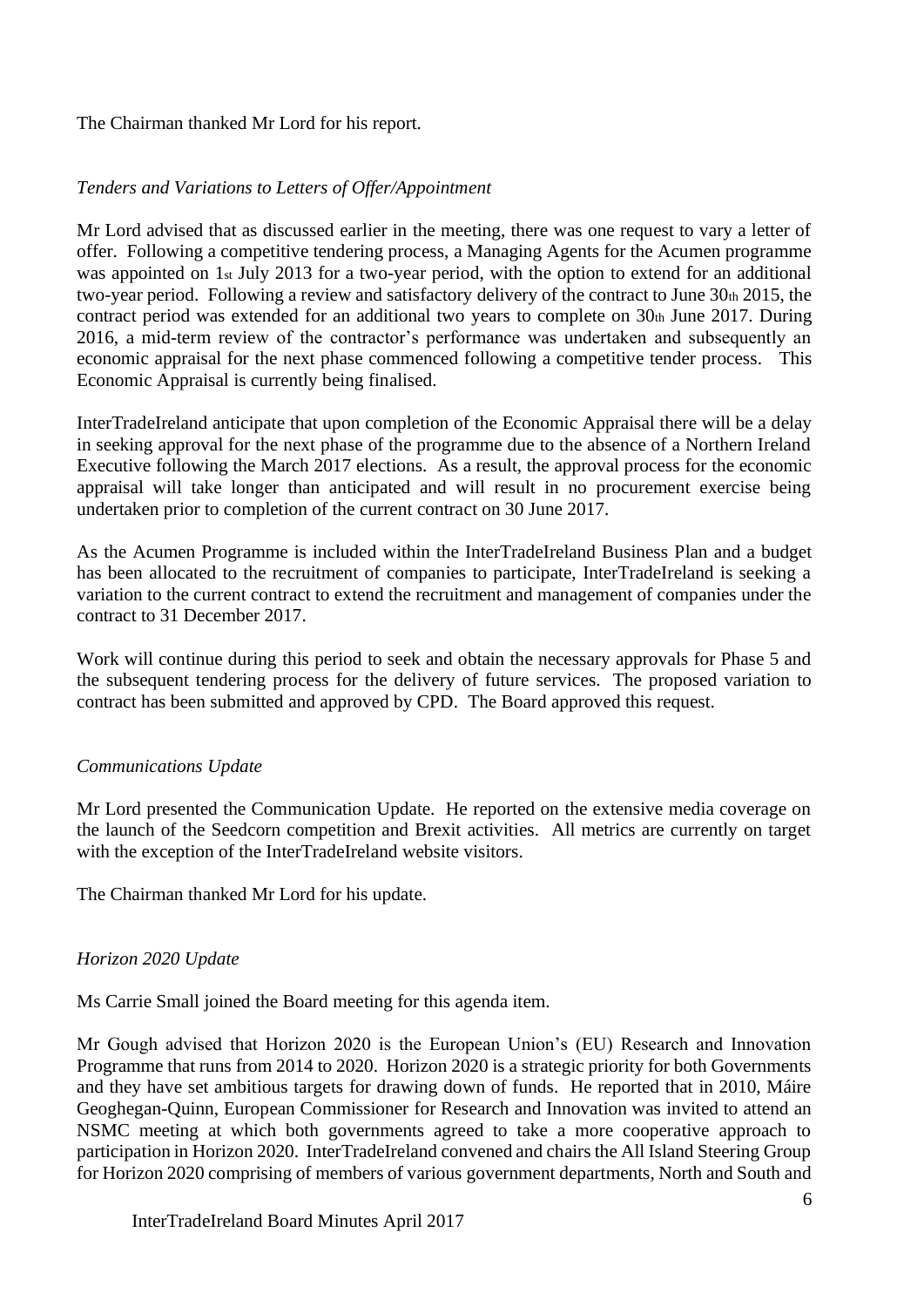support networks from Ireland and Northern Ireland. The main benefits include the exchange of information, contacts and knowledge. The Steering Group agreed the InterTradeIreland Strategic Action Plan for Horizon 2020 with activities designed and aimed at achieving a target to drawdown €175m in North South collaborative projects from Horizon 2020. The total drawdown to date for collaborative North South projects for Horizon 2020 is valued at  $\epsilon$ 63.5m which is distributed among 50 successful projects. This compares to 33 successful projects worth  $\epsilon$ 23.3m for the same period in FP7. Mr Gough reported that the latest North South Horizon 2020 statistics as at October 2016 show the following results:

- 314 North South Applications;
- Success Rate  $-15.92\%$  (50 projects) and
- Economic Value of Collaboration  $\epsilon$ 63.5m ( $\epsilon$ 28.5m to N.I. and  $\epsilon$ 34.9 to Ireland)

Mr Gough informed the Board that the Executive recommend the suspension of a particular activity in the Competitive Partnership Programme (CPP) due to unforeseen challenges around the inability of capturing data on applicants and their details that are impeding the effectiveness of the CPP. The Board discussed the programme and approved the roll-out of the Horizon 2020 Travel Scheme for 2 years at a total cost of £25,000 (including VAT). The Board also noted the suspension of the Competitive Partnership Programme.

Mr O'Sullivan requested that an earlier paper to Board members on Horizon 2020 be circulated to Board members for information.

The Chairman thanked Mr Gough and Ms Small for their update.

# *Co-Innovate Programme Update*

Mr Neil Ryan, Co-Innovate Programme Director joined the Board meeting for this agenda item.

Mr Ryan informed the Board that all Co-Innovate permission to start documents and information have been uploaded to the SEUPB eMS system. The closing date for applications for the Co-Innovate Programme Innovation Expert was 24th April 2017. All other staff have how commenced. The Procurement of company recruiters and sectoral innovation speakers has been completed. The tender for the Management Information System is due to close on 19th May 2017. Four remaining tenders are currently being drafted and discussed with the Central Procurement Directorate.

Mr Ryan reported that a Ready Reckoner, a Business Status Review and an Innovation Audit are under final draft review.

The Co-Innovate staff and partners are undertaking SEUPB training on various topics in the coming months. Mr Ryan advised that work is underway with the Co-Innovate website. Launch dates for the programme have still to be finalised.

The Board noted the Co-Innovate programme report and the Chairman thanked Mr Ryan for his update.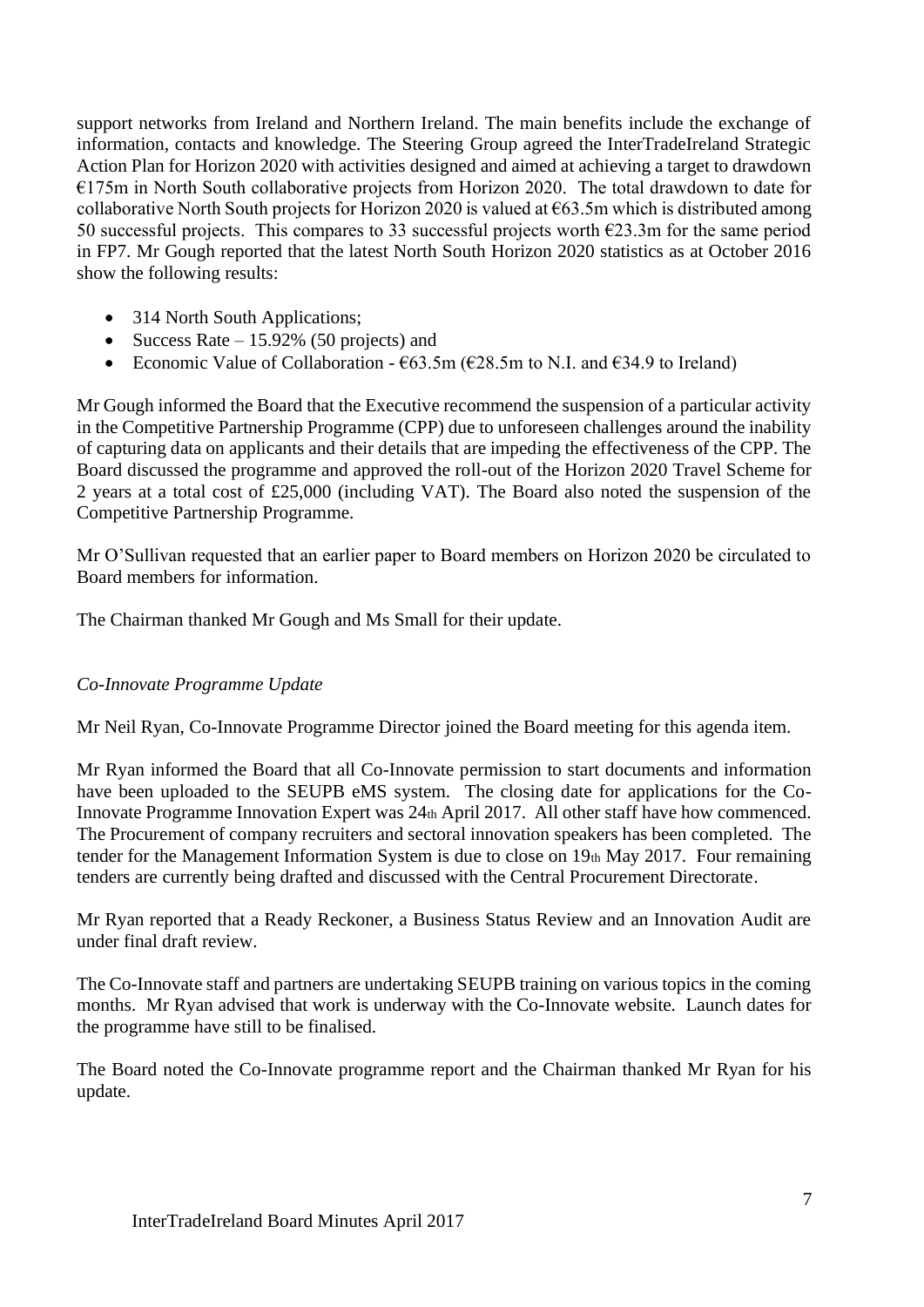## *Brexit and Budgetary Issues Discussion*

Ms Kerry Curran, Policy Research Manager joined the Board meeting for this agenda item.

Mr Gough provided an overview of the research conducted by ESRI on behalf of InterTradeIreland. He advised the Board that the research was supported by a Steering Group comprising representatives from both Departments. The research provides information on current trading patterns – North/South and East/West. Information is then provided on how overall trade flows may be impacted by a WTO trade regime, non-tariff barriers and exchange rate movement. The research is based on 2016 Central Statistics Office trade data.

The research shows that products with the highest tariffs are in the food, clothes and tobacco sectors. This has a particular impact on cross border trade flows as 37.4% of the trade from Ireland to Northern Ireland is in the food sector (primarily beef) and 49.6% of the trade from Northern Ireland to Ireland is in the food sector (primarily dairy). Mr Gough noted however that the research shows that 81% of Ireland to Northern Ireland products have a tariff of less than 10% and that 85% of Northern Ireland products have a tariff of less than 10%. However, 12% of the trade between Ireland and Northern Ireland and 19% of the trade between Northern Ireland and Ireland attract tariffs of greater than 35%. The study shows an impact of tariffs potentially reducing cross border trade by 9%. Considering non-tariff barriers which include quotas, technical requirements and custom inspections, the study suggests that cross border trade (WTO plus non-tariff barriers) could potentially reduce by 16%. Exchange rate reduction of a further 10% would reduce cross border trade by 17% (inclusive of WTO plus non-tariff barriers).

Mr Gough highlighted the importance of this research to policy makers and also to businesses in their preparation of plans for Brexit; noting that the research reveals the potential significance of non-tariff barriers which in many cases will double the impact of tariffs. The Board discussed the research and agreed on the significant contribution it will make to both policy makers and businesses on the island. Mr Hunter McGowan thanked Ms Curran for her valuable input to this research. Mr Gough advised that additional resources would be required in order to ensure InterTradeIreland fulfils its role on Brexit. The Board noted that a searchable database for tariffs would be invaluable to business on the island. The next stage will involve the launch of the Brexit Advisory Service. The Board stressed the importance of communications in various forms.

The Board had a lengthy discussion on the budgetary uncertainty faced by the Body. They recognised that existing commitments and the necessity to maintain the momentum of programmes, present a significant financial risk to the Body against a background of reducing budgets. The Board asked that the Executive consider possible future budgetary scenarios.

The Board commended the team for their work in this area.

The Chairman thanked the Executive for their work in this area.